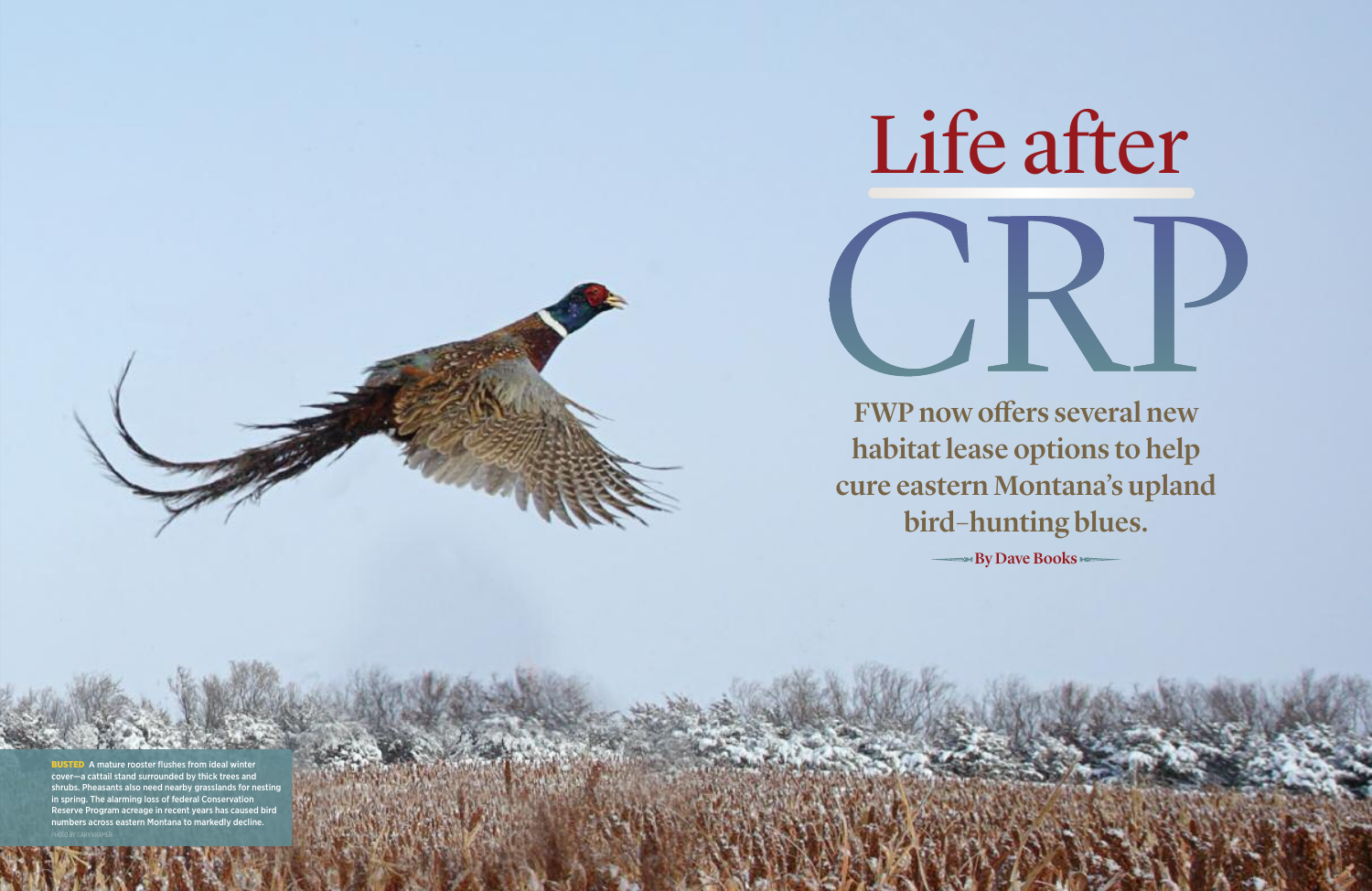

uring its first two decades, the Conservation Reserve Program (CRP) created spectacular opportunities for upland bird uring its first two decades, the<br>Conservation Reserve Pro-<br>gram (CRP) created spectacu-<br>lar opportunities for upland bird<br>hunting in eastern Montana. Here's an entry from my hunting journal, October 16, 1993: Joe E. and I hunted a CRP field near Westby, out near the North Dakota line. My Brittany, Groucho, and Joe's Brittany, Rana, performed their usual magic…we limited on *p h e a s a n ts by 9 a . m .*

My journal entries from those glory years are sprinkled with references to my favorite CRP coverts: Westby, Ona's, Boxcar, Silo, Homestead, and many others. Often we'd have our rooster limit by noon and then had to figure out how to spend the rest of the day, either hunting ducks or chasing Hungarian partridge and sharp-tailed grouse.

Most of those fields of waist-high grass in northern Montana have disappeared, converted back to agricultural use. Gone with them are the record pheasant numbers and easy three-bird limits. Gone also are many of the sharp-tailed grouse, songbirds, waterfowl, deer, and other wildlife that lived or nested in those vast grassland seas.

Signed into law by President Ronald Reagan in late 1985, the Conservation Reserve Program is a federal initiative that pays farmers to idle marginal cropland and control erosion by restoring grassland. It's been a boon to wildlife, not to mention upland bird hunting. By 1990, more than 30 million acres of CRP had been enrolled nationwide, much of it in the northern Great Plains. In 2007, the year that enrollment peaked nationwide at 36.8 million acres, Montana had nearly 3.5 million acres of CRP, almost 10 percent of the nation's total.

Three decades after its creation, CRP still exists. But enrolled acres nationwide are down by half from a decade ago. Also, Congress has shifted funding away from the northern Great Plains to the lower Midwest, South, and Eastern Seaboard states. As a result, Montana's CRP enrollment has dwindled to about 1.3 million acres—still a lot of land, but down 2.2 million acres from the

Dave Books, Helena, was editor of Montana Outdoors from 1979 to 2001 and is the author of Wingbeats and Heartbeats: Essays on Game Birds, Gun Dogs, and Days Afield.

peak, a decline of more than 60 percent. And acreage will continue to decline as existing CRP contracts expire.

There's no way to sugarcoat that vast loss of habitat. Montana's pheasant harvest has declined by about one-third from the peak CRP years. Pheasant hunter numbers are down 25 percent from what they were during that time.

It's likely many of us will never again see grasslands like those of the early 2000s in our lifetimes. But that doesn't mean it's time to retire the shotgun. Montana Fish, Wildlife & Parks and other agencies and organizations saw this decline coming and have

**There's no way to** sugarcoat that vast loss **of** habitat. It's likely many **of** us will never again see grasslands like that in our lifetimes. But that doesn't **mean** it's time to retire **the shotgun.** 

developed a plan for retaining vital upland habitat and making it available to hunters. Think of it as "Upland Birds Post-CRP."

While it won't make up for losing 2 million acres of grassland, it definitely offers hope for those of us who love to wander across central and eastern Montana behind a hunting dog. Rick Northrup, chief of FWP's Wildlife Habitat Bureau, recently explained to me how this new approach works.

### **QUALITY VERSUS QUANTITY**

A decade ago, as CRP acreage began to decline, Northrup and his fellow biologists knew they had to begin thinking about protecting upland habitat in new ways. "CRP had made our lives pretty easy," he says. "All that grass was the gift that kept on giving, year after year."

" U p l a n d h a b i t a t " c o n s i s t s m o s t l y o f d r y grasses and shrubs slightly higher in elevation than rivers and marshes.

While CRP is great for upland wildlifemainly prairie birds but also mule and white-tailed deer and other open-space mammals—it has some drawbacks. For hunters, one is that the federal program does not require public access. Though many landowners allow hunters onto their CRP grasslands—and many CRP fields are part of FWP's Block Management Program—it's common to see roosters flying only into CRP fields marked with "No Hunting" signs.

Another drawback is that CRP grasslands often become too dense for ground-nesting birds to use or hunters to wade through. Without periodic grazing or other treatments to clear out old, thick vegetation, CRP acres can become impenetrable.

The loss of CRP results in an opportunity to create upland habitat lease options that help landowners, target higher quality habitat, and include hunter access. "The idea is to pay landowners who have marginal crop or riparian areas that could be great for wildlife to idle those tracts and provide public hunting access," Northrup says. "It's a good deal for the ag producer because those are not highly productive farmlands. It's a good deal for the upland hunter and wildlife because it's prime habitat."

Think quality versus quantity.

Taking this approach, FWP has created several new upland habitat conservation options using existing programs and grants. Cooperators include landowners, state and federal agencies, and conservation groups like Pheasants Forever, Ducks Unlimited, and the National Wild Turkey Federation.

Details of the various options can become complicated. Many of us long for the days when we could simply "hunt the CRP." But those times are gone. Hunters who want to take advantage of these new options now need to understand new names and concepts:

*Habitat Management Leases:* These are small tracts (typically up to 160 acres) of high-quality upland habitat not planted with crops and open to public game bird hunting. They may include a variety of out-of-the-way spots that landowners aren't farming or no longer wish to farm, such as low-productivity cropland, wetlands, creek bottoms, and shelterbelts around abandoned homesteads. Lessees

### **N O M U C H N E S I N G**

Punctuated by grain bins, an island of trees is all that remains after a vast CRP field near Lewistown was plowed and converted to wheat. New FWP habitat lease options aim to replace some CRP losses with higher-quality habitat and better public access.

DAVID DALY